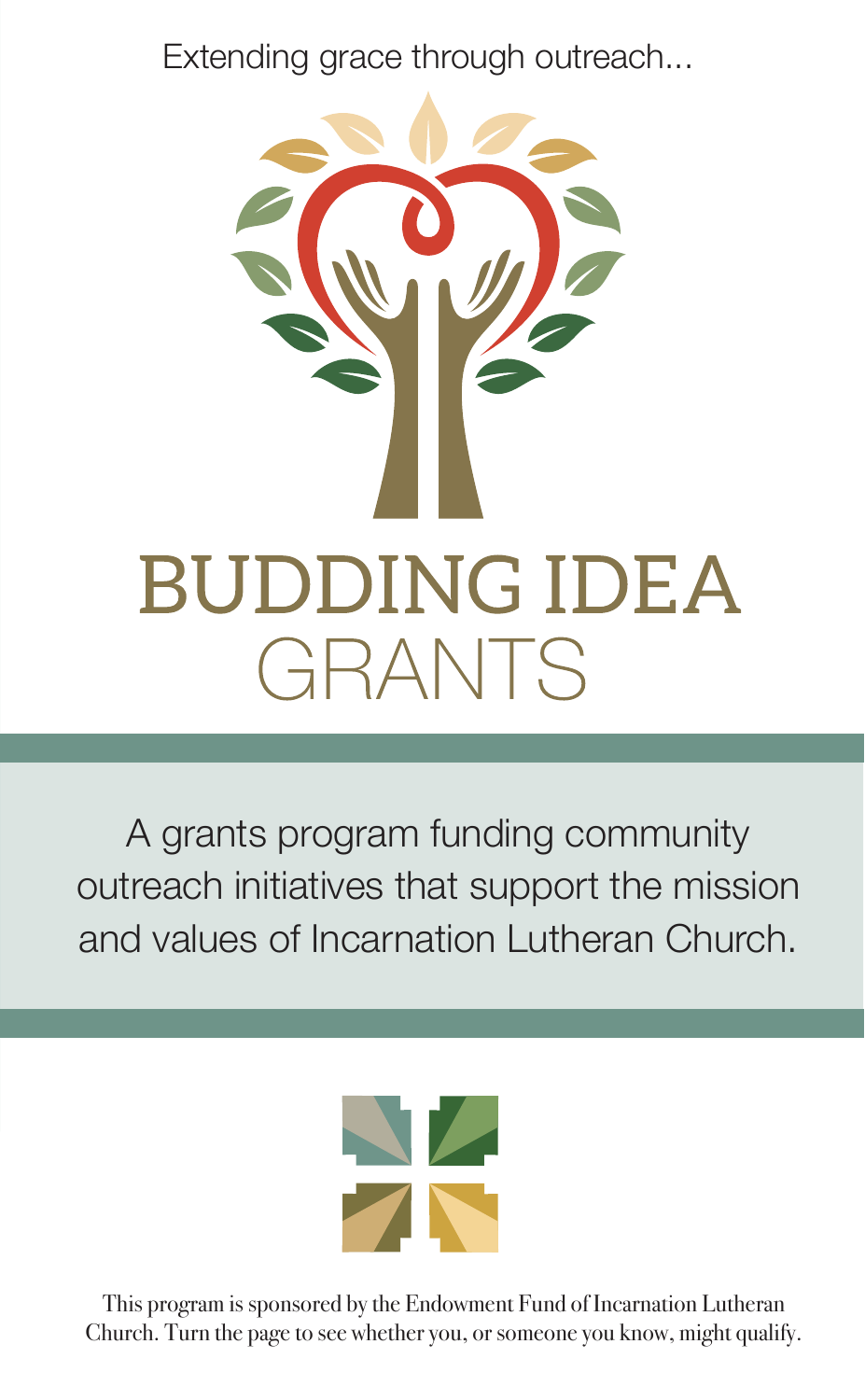## What if you had the resources to make a big impact in the community?

A lack of funds is often the roadblock that prevents a good idea from becoming reality—and keeps something really great from happening. How many times have you thought, "If only we had the resources, we could make a big impact in the community." Or, you fill in the blanks: If only I had (insert dollar amount), I could (insert that great idea). A portion of the Endowment Fund of Incarnation Lutheran Church is being allocated to help those dreams become reality.

Budding Idea Grants provide funding for specific outreach initiatives endeavors that support Incarnation's mission and vision, and that take place beyond the church facility. These grants aim to help put promising ideas to work in the greater community, locally and globally.

If the distance between launching or completing an outstanding endeavor is a matter of money, check out this program sponsored by the Endowment Fund of Incarnation Lutheran Church. Eligibility and how to apply sections to follow.

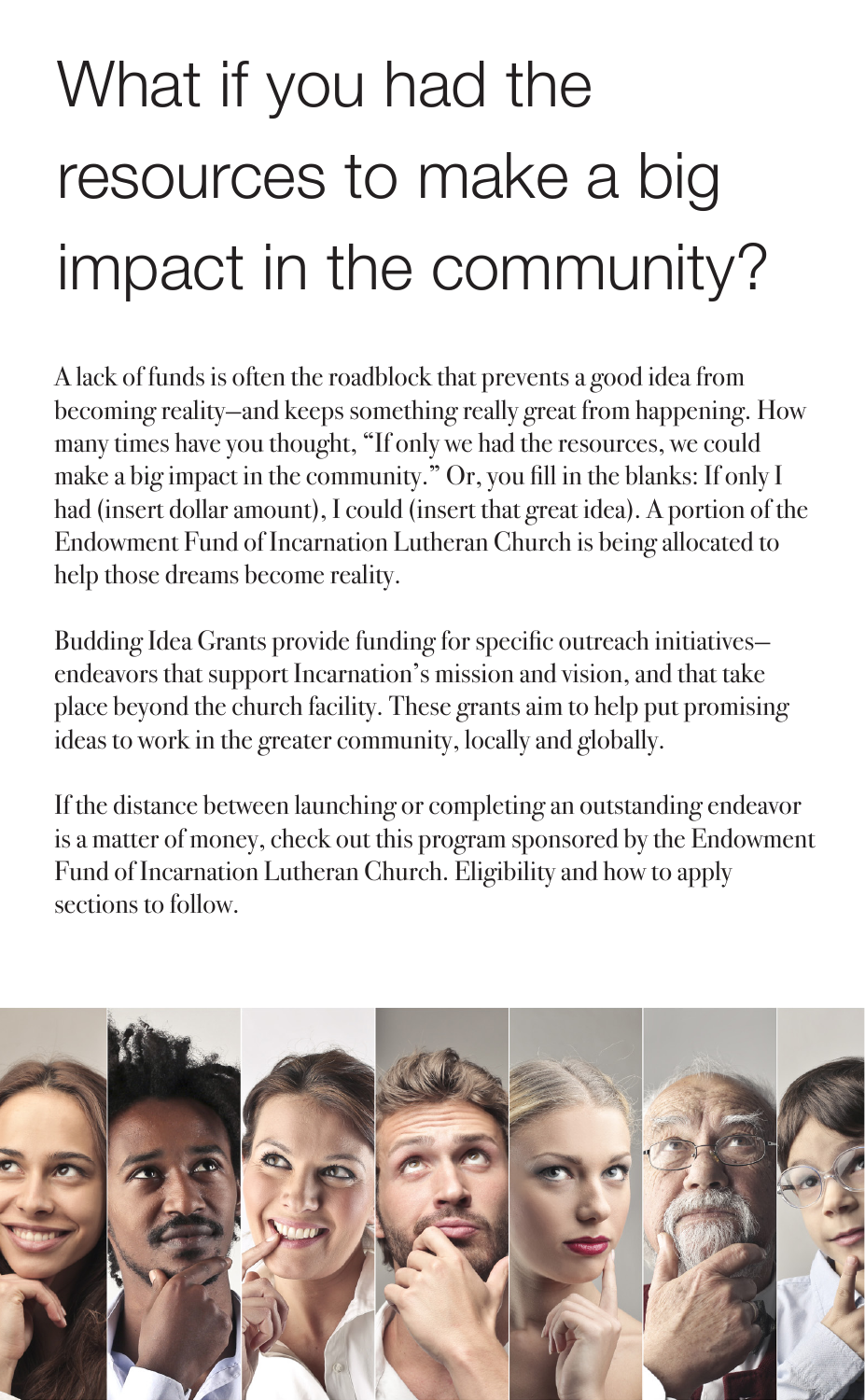## How to apply

To apply, use the application form found online at: **incarnationmn.org/grants.** In this ongoing program, grants typically are awarded quarterly. Application deadlines are March 15, June 15, September 15 and November 15. If you have questions, please contact grants@incarnationmn.org.

## **Eligibility**

Applications that meet the following requirements will be considered for funding.

- Applicants (adults or youth) must be actively involved at Incarnation Lutheran Church (ILC), connected to ILC-affiliated ministries (mission partners), or be a part of community organizations with initiatives related to ILC's mission, vision and values.
- Innovative ideas that need initial funding—or "seed money"—will receive strong consideration. These startup funds help a new initiative to get off the ground and pave the way for grantees to generate interest and other means of support to continue it. Proposed funding that would span more than one calendar year will be considered, if needed to meet the proposed initiative's timeline and goals.
- Convey how many people will be involved in the initiative that's being proposed for funding, and activity must include more than one person. Five or more ILC members or affiliates is preferred.
- Articulate the goals of the proposed initiative, and convey how the effectiveness of the funded program will be measured.
- Grants cannot be used for personnel (to hire people) or travel expenses.
- Applicants may be asked to share a face-to-face introduction of their activity with ILC's Endowment Fund Committee before funding decisions are made, and may also be asked to attend an event to speak informally with people who are interested in their projects.
- At the end of the grant period, grantees will be required to report results (and share photos, if possible), to demonstrate the initiative's effectiveness.
- If a proposed program or activity has already received a Budding Idea Grant, a follow-up application will be considered after a one-year gap in funding if there's a new aspect or component. Budding Idea Grants will not be awarded to sustain an existing program.